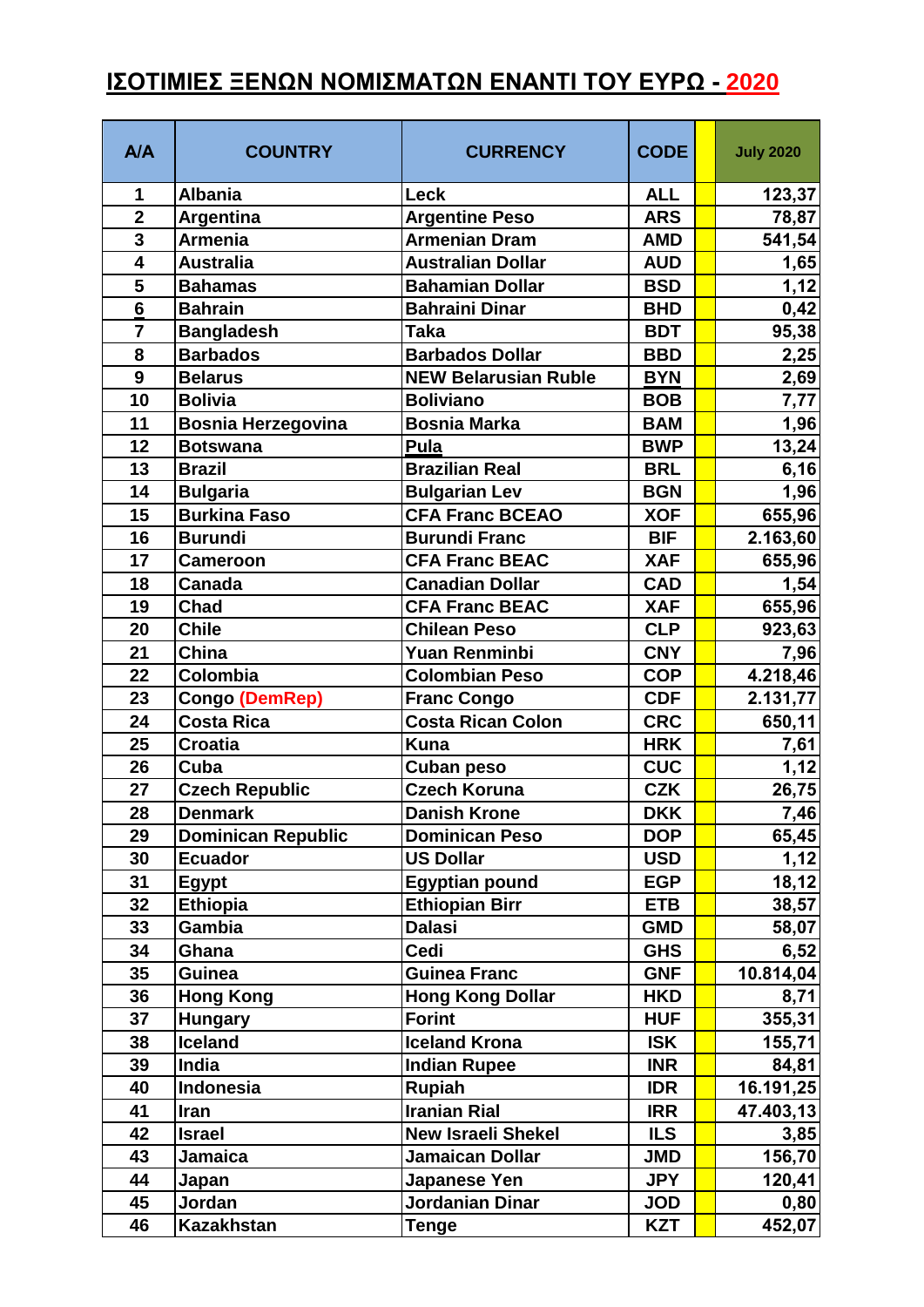| A/A | <b>COUNTRY</b>                | <b>CURRENCY</b>               | <b>CODE</b> | <b>July 2020</b> |
|-----|-------------------------------|-------------------------------|-------------|------------------|
| 47  | Kenya                         | <b>Kenyan Shilling</b>        | <b>KES</b>  | 119,67           |
| 48  | <b>Kuwait</b>                 | <b>Kuwaiti Dinar</b>          | <b>KWD</b>  | 0,35             |
| 49  | Lebanon                       | <b>Lebanese Pound</b>         | <b>LBP</b>  | 1.699,87         |
| 50  | Libya                         | <b>Libyan Dinar</b>           | <b>LYD</b>  | 1,57             |
| 51  | <b>Madagascar</b>             | <b>Malagasy Ariary</b>        | <b>MGA</b>  | 4.353,40         |
| 52  | <b>Malawi</b>                 | <b>Kwacha</b>                 | <b>MWK</b>  | 827,20           |
| 53  | <b>Malaysia</b>               | <b>Malaysian Ringgit</b>      | <b>MYR</b>  | 4,78             |
| 54  | <b>Maldive Is.</b>            | Rufiyaa                       | <b>MVR</b>  | 17,31            |
| 55  | <b>Mauritania</b>             | <b>Ouguiya</b>                | <b>MRU</b>  | 43,27            |
| 56  | <b>Mauritius</b>              | <b>Maur Rupee</b>             | <b>MUR</b>  | 45,05            |
| 57  | <b>Mexico</b>                 | <b>Mexican Peso</b>           | <b>MXN</b>  | 25,90            |
| 58  | <b>Moldova</b>                | <b>Moldovan Leu</b>           | <b>MDL</b>  | 19,40            |
| 59  | <b>Mongolia</b>               | <b>Tugrik</b>                 | <b>MNT</b>  | 3.170,31         |
| 60  | <b>Morocco</b>                | <b>Moroccan Dirham</b>        | <b>MAD</b>  | 10,91            |
| 61  | <b>Mozambique</b>             | <b>Meticai</b>                | <b>MZN</b>  | 78,80            |
| 62  | <b>Namibia</b>                | <b>Namibian Dollar</b>        | <b>NAD</b>  | 19,40            |
| 63  | <b>Nepal</b>                  | <b>Nepalese Rupee</b>         | <b>NPR</b>  | 136,59           |
| 64  | <b>New Zealand</b>            | <b>New Zealand Dollar</b>     | <b>NZD</b>  | 1,75             |
| 65  | Nicaragua                     | Cordoba Oro                   | <b>NIO</b>  | 38,73            |
| 66  | <b>Niger Rep</b>              | <b>CFA Franc BCEAO</b>        | <b>XOF</b>  | 655,96           |
| 67  | <b>Nigeria</b>                | <b>Naira</b>                  | <b>NGN</b>  | 435,55           |
| 68  | <b>Norway</b>                 | <b>Norwegian Krone</b>        | <b>NOK</b>  | 10,86            |
| 69  | Oman                          | <b>Rial Omani</b>             | <b>OMR</b>  | 0,43             |
| 70  | <b>Pakistan</b>               | <b>Pakistan Rupee</b>         | <b>PKR</b>  | 188,42           |
| 71  | Panama                        | <b>Balboa</b>                 | <b>PAB</b>  | 1,12             |
| 72  | Peru                          | <b>Nuevo Sol</b>              | <b>PEN</b>  | 3,97             |
| 73  | <b>Philippines</b>            | <b>Philippine Peso</b>        | <b>PHP</b>  | 56,11            |
| 74  | <b>Poland</b>                 | <b>Zloty</b>                  | <b>PLN</b>  | 4,44             |
| 75  | Qatar                         | <b>Qatari Riyal</b>           | QAR         | 4,09             |
| 76  | Romania                       | <b>New Leu</b>                | <b>RON</b>  | 4,81             |
| 77  | <b>Russia</b>                 | <b>Russian Ruble</b>          | <b>RUB</b>  | 78,47            |
| 78  | Rwanda                        | <b>Rwanda Franc</b>           | <b>RWF</b>  | 1.073,41         |
| 79  | Saudi Arabia                  | <b>Saudi Riyal</b>            | <b>SAR</b>  | 4,21             |
| 80  | Senegal                       | <b>CFA Franc BCEAO</b>        | <b>XOF</b>  | 655,96           |
| 81  | <b>Serbia</b>                 | <b>Dinar</b>                  | <b>RSD</b>  | 117,93           |
| 82  | <b>Seychelles</b>             | <b>Seychelles Rupee</b>       | <b>SCR</b>  | 19,76            |
| 83  | <b>Sierra Leone</b>           | Leone                         | <b>SLL</b>  | 11.039,40        |
| 84  | <b>Singapore</b>              | <b>Singapore Dollar</b>       | <b>SGD</b>  | 1,57             |
| 85  | South Africa                  | Rand                          | <b>ZAR</b>  | 19,46            |
| 86  | <b>South Korea</b>            | Won                           | <b>KRW</b>  | 1.352,06         |
| 87  | Sri Lanka                     | <b>Sri Lanka Rupee</b>        | <b>LKR</b>  | 209,34           |
| 88  | <b>Sudan Rep</b>              | <b>Sudanise Pound</b>         | <b>SDG</b>  | 62,18            |
| 89  | <b>Swaziland</b>              | Lilangeni                     | <b>SZL</b>  | 19,40            |
| 90  | <b>Sweden</b>                 | <b>Swedish Krona</b>          | <b>SEK</b>  | 10,46            |
| 91  | <b>Switzerland</b>            | <b>Swiss Franc</b>            | <b>CHF</b>  | 1,07             |
| 92  | <b>Syria Arab Republic</b>    | <b>Syrian Pound</b>           | <b>SYP</b>  | 576,81           |
| 93  | <b>Special Drawing Rights</b> | <b>Special Drawing Rights</b> | <b>XDR</b>  |                  |
| 94  | Taiwan                        | <b>Taiwan Dollar</b>          | <b>TWD</b>  | 0,82             |
|     |                               |                               |             | 32,93            |